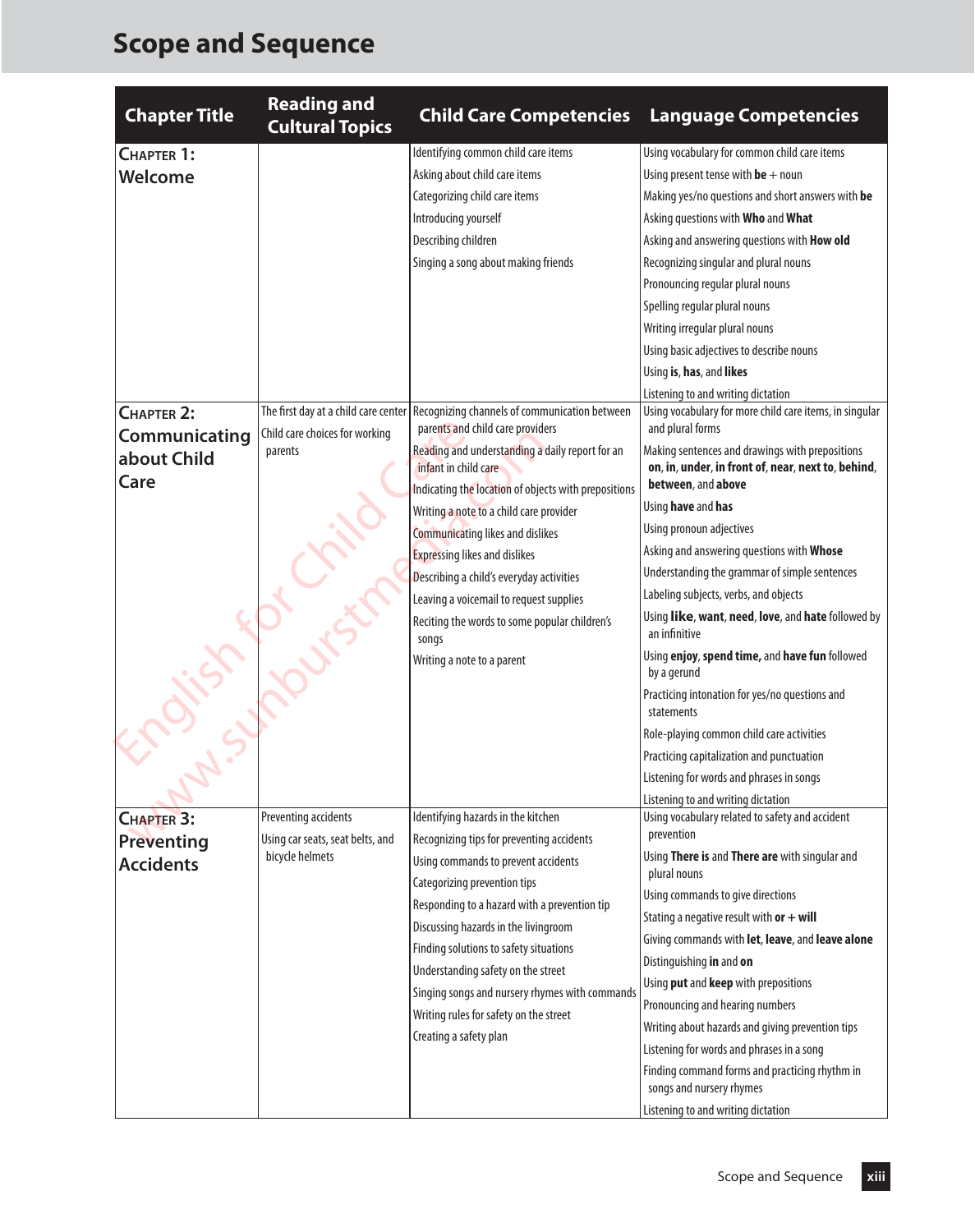## **Scope and Sequence**

| <b>Chapter Title</b>                                                     | <b>Reading and</b><br><b>Cultural Topics</b>                                                      | <b>Child Care Competencies</b>                                                                                                                                                                                                                                                                                                                                                                                                     | <b>Language Competencies</b>                                                                                                                                                                                                                                                                                                                                                                                                                                                                                                                                                                                                                                                          |
|--------------------------------------------------------------------------|---------------------------------------------------------------------------------------------------|------------------------------------------------------------------------------------------------------------------------------------------------------------------------------------------------------------------------------------------------------------------------------------------------------------------------------------------------------------------------------------------------------------------------------------|---------------------------------------------------------------------------------------------------------------------------------------------------------------------------------------------------------------------------------------------------------------------------------------------------------------------------------------------------------------------------------------------------------------------------------------------------------------------------------------------------------------------------------------------------------------------------------------------------------------------------------------------------------------------------------------|
| CHAPTER 4:<br><b>Reporting</b><br><b>Incidents</b>                       | Baby Jessica: the little girl who<br>fell in the well<br>Incident reports                         | Identifying the parts of the body<br>Singing a song about parts of the body<br>Describing an incident<br>Analyzing an incident report<br>Reciting nursery rhymes about incidents<br>Describing playground activities<br>Asking questions about playground activities<br>Explaining an incident<br>Filling out an incident report<br>Describing injuries<br>Leaving a voicemail to report an incident<br>Writing an incident report | Using vocabulary related to a real-life accident and<br>parts of the body<br>Making statements with the past tense of BE<br>Asking yes/no questions with the past tense of BE<br>Making statements with regular past tense verbs<br>Pronouncing regular past tense verbs<br>Applying spelling rules for regular past tense verbs<br>Using common irregular past tense verbs<br>Asking and answering yes/no questions with regular<br>and irregular past tense verbs<br>Describing an incident with regular and irregular past<br>tense verbs<br>Making statements with past progressive verbs<br>Using the past progressive with the simple past<br>Expressing sympathy for an injury |
|                                                                          |                                                                                                   |                                                                                                                                                                                                                                                                                                                                                                                                                                    | Hearing and repeating rhyming words<br>Listening to and writing dictation                                                                                                                                                                                                                                                                                                                                                                                                                                                                                                                                                                                                             |
| CHAPTER 5:<br><b>Treating</b><br><b>Illnesses and</b><br><b>Injuries</b> | What a Day: the ailments of the<br>Orozco family<br>Treatments for some common<br>health problems | Categorizing illnesses, injuries, and symptoms<br>Identifying ailments<br>Describing ailments and symptoms<br>Asking questions about ailments<br>Identifying illnesses<br>Reporting an ailment<br>Treating minor injuries<br>Leaving a voicemail to report an illness                                                                                                                                                              | Using vocabulary related to illnesses and injuries<br>Describing activities with present progressive verbs<br>Using time expressions with present progressive verbs<br>Using present progressive to talk about ailments<br>Asking and answering yes/no questions in the present<br>progressive<br>Talking about illnesses with have<br>Using have and be to describe symptoms<br>Giving advice with should and shouldn't                                                                                                                                                                                                                                                              |
| CHAPTER 6:<br><b>Infants</b>                                             | <b>Infants</b><br>Choices about breastfeeding,                                                    | Giving advice for treatment<br>Singing a song about illness<br>Filling out an illness report form<br>Making and responding to requests for help<br>Identifying daily chores and responsibilities                                                                                                                                                                                                                                   | Role-playing and guessing common ailments<br>Listening to and writing dictation<br>Using vocabulary related to infants' care and<br>development, family chores and responsibilities                                                                                                                                                                                                                                                                                                                                                                                                                                                                                                   |
|                                                                          | maternity leave, and adoption                                                                     | Finding solutions to breastfeeding, maternity<br>leave, and adoption situations<br>Guessing why a baby is crying<br>Discussing tips for reducing the risk of SIDS<br>Restating safety tips for babies<br>Singing a lullaby<br>Singing songs to enjoy with infants<br>Writing memories in a baby book                                                                                                                               | Identifying syllables and stress in words<br>Making requests with could, would, will, can, do<br>you mind, would you mind<br>Making guesses with may, might, could, and maybe<br>Saying thank you<br>Writing a thank-you note<br>Listening for words and phrases in a song<br>Practicing with syllables and word stress in a song<br>Listening to and writing dictation                                                                                                                                                                                                                                                                                                               |